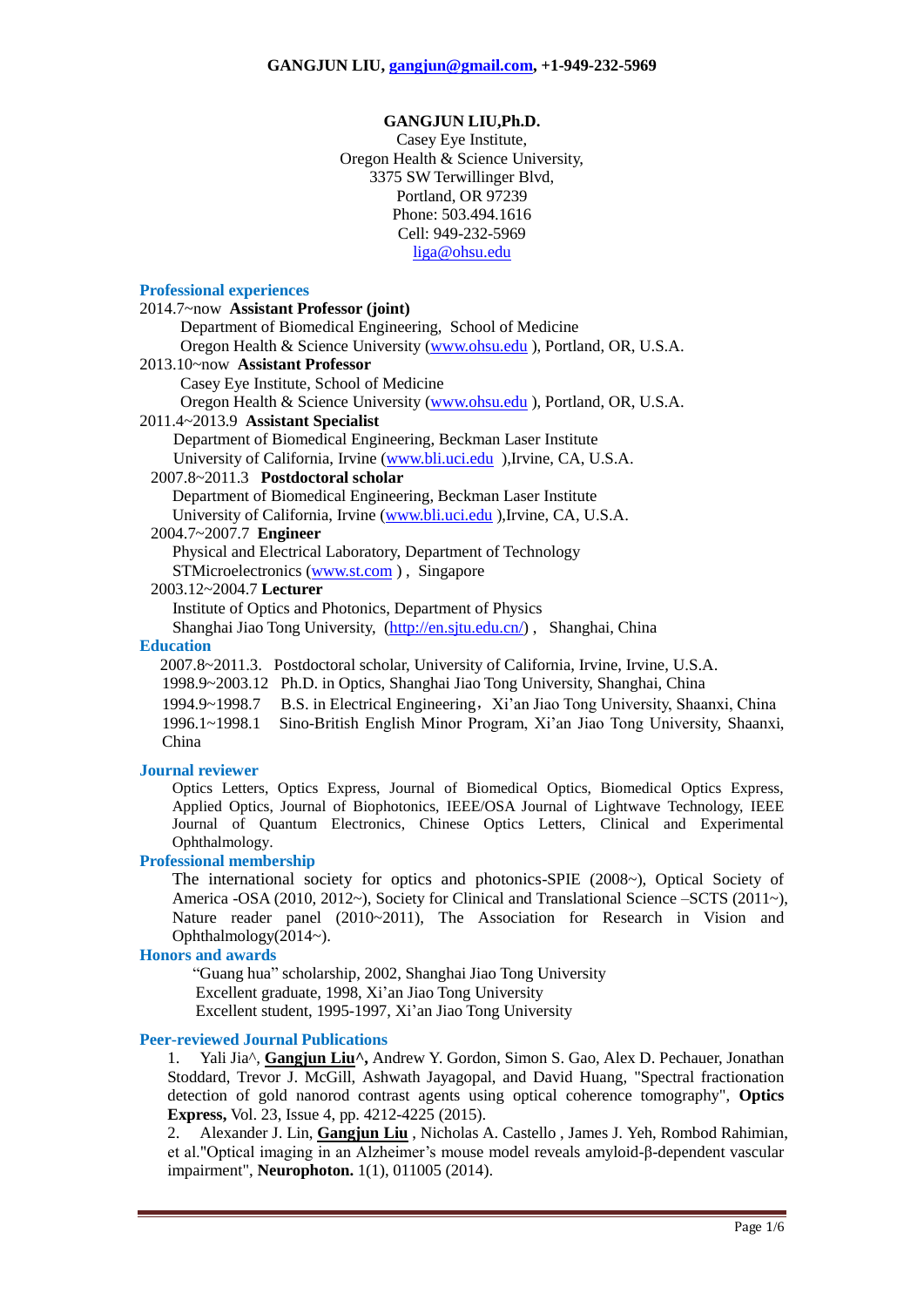3. Yongzhao Du,**Gangjun Liu**, Guoying Feng and Zhongping Chen,"Speckle reduction in optical coherence tomography images based on wave atoms", **J. Biomed. Opt.** 19(5), 056009 (May 13, 2014).

4. **Gangjun Liu**, Wangcun Jia, J. Stuart Nelson, and Zhongping Chen. "In vivo, high-resolution, three-dimensional imaging of port wine stain microvasculature in human skin." **Lasers in surgery and medicine** 45(10) ,628-632 (2013).

5. Xiangqun Xu, Jing Geng, **Gangjun Liu** and Zhongping Chen, "Evaluation of optical coherence tomography for the measurement of the effects of activators and anticoagulants on the blood coagulation in vitro," **IEEE Trans Biomed Eng.** 60(8):2100-6 (2013).

6. **Gangjun Liu** and Zhongping Chen, "Capturing the vital vascular fingerprint with optical coherence tomography," **Appl. Opt. 52**, 5473-5477 (2013).

7. **Gangjun Liu,** Zhongping Chen, "Advances in Doppler OCT", **Chinese Optics Letters** .11(1), 011702- (2013).

8. Wenjuan Qi ; Ruimin Chen ; Lidek Chou ; **Gangjun Liu** , et al."Phase-resolved acoustic radiation force optical coherence elastography", **J. Biomed. Opt.** 17(11), 110505 (Nov 02, 2012).

9. **Gangjun Liu**, Alexander J. Lin, Bruce J. Tromberg, and Zhongping Chen, "A comparison of Doppler optical coherence tomography methods," **Biomed. Opt. Express 3**, 2669-2680 (2012)

10. Shanshan Liang, Arya Saidi, Joseph Con Jing, **Gangjun Liu**, Jiawen Li, Jun Zhang, Changsen Sun, Jagat Narula, Zhongping Chen. "Intravascular atherosclerotic imaging with a combined fluorescence and OCT probe based on a DCF combiner", **Journal of Biomedical Optics,** 17, 070501 (2012).

11. **Gangjun Liu\***, Wangcun Jia, Victor Sun, Bernard Choi, and Zhongping Chen, "Highresolution imaging of microvasculature in human skin in-vivo with optical coherence tomography", **Optics Express,** 20, 7694–7705 (2012).

12. Sucbei Moon, **Gangjun Liu**, and Zhongping Chen\*, "Mode-filtered large-core fiber for short-pulse delivery with reduced nonlinear effects," **Optics Letters**, 36, 3362-3364 (2011).

13. **Gangjun Liu,** Marc Rubinstein, Arya Saidi, Wenjuan Qi, Allen Foulad, Brian Wong and Zhongping Chen\*, "Imaging vocal fold vibration with a high speed 1um swept source OCT and ODT system," *Optics Express*, 19, 11880–11889 (2011)

14. **Gangjun Liu**, Lidek Chou, Wangcun Jia, Wenjuan Qi, Bernard Choi, and Zhongping Chen\*, "Intensity-based modified Doppler variance algorithm: application to phase instable and phase stable optical coherence tomography systems," *Optics Express*, 19, 11429–11440 (2011).

15. **Gangjun Liu** and Zhongping Chen\*, "Fiber-based combined optical coherence and multiphoton endomicroscopy," *Journal of Biomedical Optics*, 16, 036010 (2011

16. **Gangjun Liu**, Wenjuan Qi, Lingfeng Yu, and Zhongping Chen\*, "Real-time Bulkmotion-correction free Doppler variance optical coherence tomography for choroidal capillary vasculature imaging," *Optics Express*, 19, 3657-3666 (2011) .

17. Sang-Won Lee, Andrew E. Heidary, David Yoon, David Mukai, Tirunelveli Ramalingam, Sari Mahon, Jiechen Yin, Joseph Jing, **Gangjun Liu**, Zhongping Chen, and Matthew Brenner\*, "Quantification of airway thickness changes in smoke-inhalation injury using invivo 3-D endoscopic frequency-domain optical coherence tomography", *Biomedical Optics Express*, 2(2), pp. 243-254 (2011).

18. **Gangjun Liu\***, Khanh Kieu, Frank W. Wise, and Zhongping Chen\*, "Multiphoton microscopy system with a compact fiber-based femtosecond-pulse laser and handheld probe", *Journal of Biophotonics*, 4(1-2), 34-39 (2011) DOI 10.1002/jbio.201000049.

19. Lingfeng Yu, Elaine Nguyen, Gangjun Liu, Bernard Choi, and Zhongping Chen, "Spectral Doppler optical coherence tomography imaging of localized ischemic stroke in a mouse model", *Journal of Biomedical Optics* 15(6), 066006 (2010).

20. **[Mihaela Balu^](javascript:searchAuthor(), [Gangjun Liu^](javascript:searchAuthor()**, [Zhongping Chen\\*](javascript:searchAuthor(), [Bruce J. Tromberg,](javascript:searchAuthor() and [Eric O.](javascript:searchAuthor()  [Potma\\*](javascript:searchAuthor(), "Fiber delivered probe for efficient CARS imaging of tissues," *Optics Express*, 18(3), 2380-2388 (2010

21. [Tuqiang Xie\\*](http://spiedl.aip.org/vsearch/servlet/VerityServlet?KEY=SPIEDL&possible1=Xie%2C+Tuqiang&possible1zone=author&maxdisp=25&smode=strresults&aqs=true), **[Gangjun Liu](http://spiedl.aip.org/vsearch/servlet/VerityServlet?KEY=SPIEDL&possible1=Liu%2C+Gangjun&possible1zone=author&maxdisp=25&smode=strresults&aqs=true)**, [Kelly](http://spiedl.aip.org/vsearch/servlet/VerityServlet?KEY=SPIEDL&possible1=Zhang%2C+Jun&possible1zone=author&maxdisp=25&smode=strresults&aqs=true) Kreuter, Sari Mahon, Henri Colt, David Mukai, [George M. Peavy,](http://spiedl.aip.org/vsearch/servlet/VerityServlet?KEY=SPIEDL&possible1=Peavy%2C+George+M.&possible1zone=author&maxdisp=25&smode=strresults&aqs=true) [Zhongping Chen,](http://spiedl.aip.org/vsearch/servlet/VerityServlet?KEY=SPIEDL&possible1=Chen%2C+Zhongping&possible1zone=author&maxdisp=25&smode=strresults&aqs=true) and [Matthew Brenner,](http://spiedl.aip.org/vsearch/servlet/VerityServlet?KEY=SPIEDL&possible1=Brenner%2C+Matthew&possible1zone=author&maxdisp=25&smode=strresults&aqs=true) "In vivo three-dimensional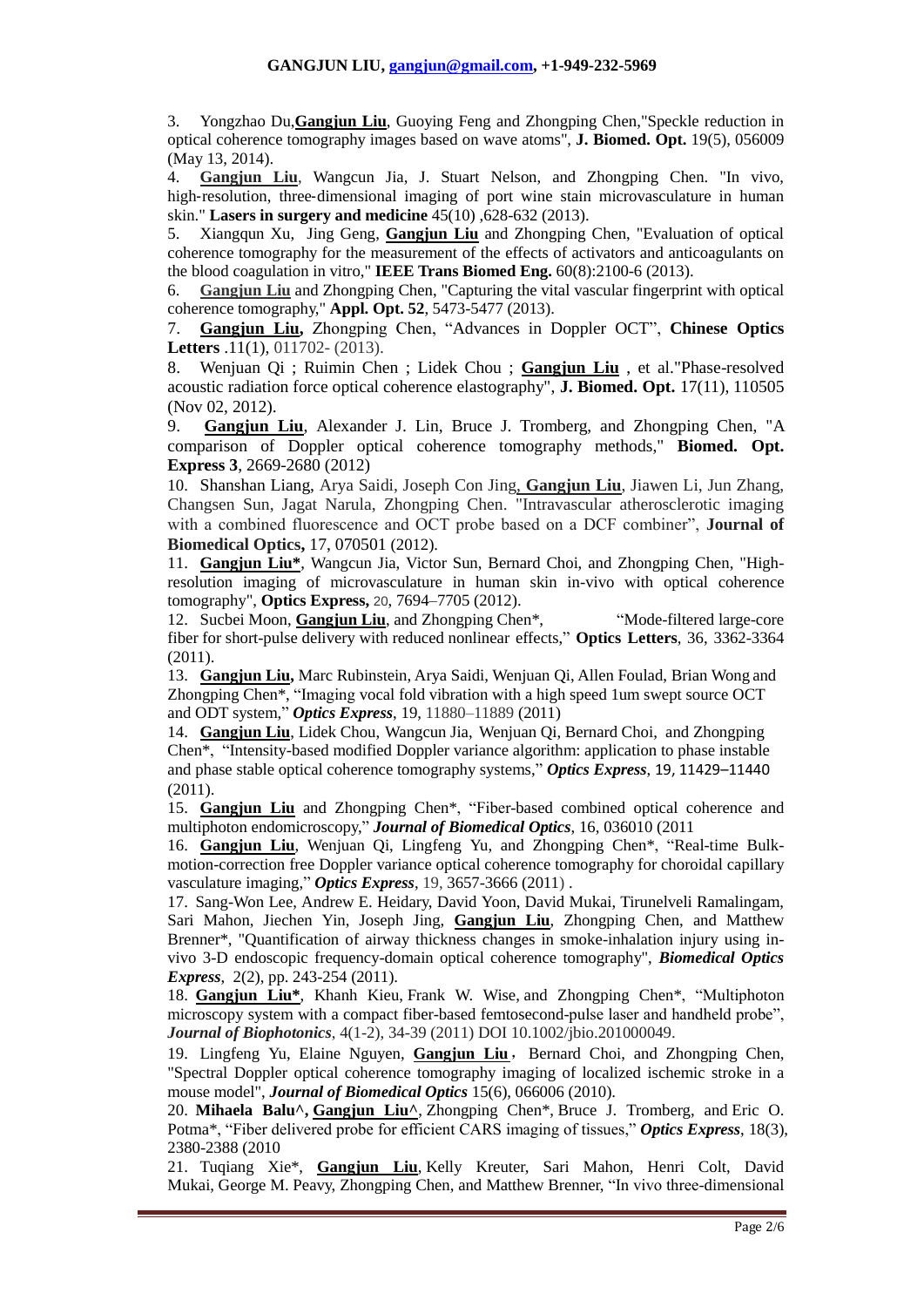imaging of normal tissue and tumors in the rabbit pleural cavity using endoscopic swept source optical coherence tomography with thoracoscopic guidance", *Journal of Biomedical Optics*, 14(6), 064045 (2009).

22. [Jiechen Yin,](http://spiedl.aip.org/vsearch/servlet/VerityServlet?KEY=SPIEDL&possible1=Yin%2C+Jiechen&possible1zone=author&maxdisp=25&smode=strresults&aqs=true) **[Gangjun Liu](http://spiedl.aip.org/vsearch/servlet/VerityServlet?KEY=SPIEDL&possible1=Liu%2C+Gangjun&possible1zone=author&maxdisp=25&smode=strresults&aqs=true)**, [Jun Zhang,](http://spiedl.aip.org/vsearch/servlet/VerityServlet?KEY=SPIEDL&possible1=Zhang%2C+Jun&possible1zone=author&maxdisp=25&smode=strresults&aqs=true) [Lingfeng Yu,](http://spiedl.aip.org/vsearch/servlet/VerityServlet?KEY=SPIEDL&possible1=Yu%2C+Lingfeng&possible1zone=author&maxdisp=25&smode=strresults&aqs=true) [Sari Mahon,](http://spiedl.aip.org/vsearch/servlet/VerityServlet?KEY=SPIEDL&possible1=Mahon%2C+Sari&possible1zone=author&maxdisp=25&smode=strresults&aqs=true) [David Mukai,](http://spiedl.aip.org/vsearch/servlet/VerityServlet?KEY=SPIEDL&possible1=Mukai%2C+David&possible1zone=author&maxdisp=25&smode=strresults&aqs=true) [Matthew](http://spiedl.aip.org/vsearch/servlet/VerityServlet?KEY=SPIEDL&possible1=Brenner%2C+Matthew&possible1zone=author&maxdisp=25&smode=strresults&aqs=true)  [Brenner,](http://spiedl.aip.org/vsearch/servlet/VerityServlet?KEY=SPIEDL&possible1=Brenner%2C+Matthew&possible1zone=author&maxdisp=25&smode=strresults&aqs=true) and [Zhongping Chen\\*](http://spiedl.aip.org/vsearch/servlet/VerityServlet?KEY=SPIEDL&possible1=Chen%2C+Zhongping&possible1zone=author&maxdisp=25&smode=strresults&aqs=true), "In vivo early detection of smoke-induced airway injury using three-dimensional swept-source optical coherence tomography," *Journal of Biomedical Optics*, 14, 060503 (2009).

**23.** [Lingfeng Yu](http://spiedl.aip.org/vsearch/servlet/VerityServlet?KEY=SPIEDL&possible1=Yu%2C+Lingfeng&possible1zone=author&maxdisp=25&smode=strresults&aqs=true) , **[Gangjun Liu](http://spiedl.aip.org/vsearch/servlet/VerityServlet?KEY=SPIEDL&possible1=Liu%2C+Gangjun&possible1zone=author&maxdisp=25&smode=strresults&aqs=true)**[,Marc Rubinstein](http://spiedl.aip.org/vsearch/servlet/VerityServlet?KEY=SPIEDL&possible1=Rubinstein%2C+Marc&possible1zone=author&maxdisp=25&smode=strresults&aqs=true)[,Arya Saidi](http://spiedl.aip.org/vsearch/servlet/VerityServlet?KEY=SPIEDL&possible1=Saidi%2C+Arya&possible1zone=author&maxdisp=25&smode=strresults&aqs=true)[,Brian J. F. Wong,](http://spiedl.aip.org/vsearch/servlet/VerityServlet?KEY=SPIEDL&possible1=Wong%2C+Brian+J.+F.&possible1zone=author&maxdisp=25&smode=strresults&aqs=true) and [Zhongping Chen,](http://spiedl.aip.org/vsearch/servlet/VerityServlet?KEY=SPIEDL&possible1=Chen%2C+Zhongping&possible1zone=author&maxdisp=25&smode=strresults&aqs=true) "Office-based dynamic imaging of vocal cords in awake patients with swept-source optical coherence tomography," *Journal of Biomedical Optics*, 14, 064020 (2009).

**24. [Gangjun Liu](javascript:searchAuthor()**, [Jun Zhang,](javascript:searchAuthor() [Lingfeng Yu,](javascript:searchAuthor() [Tuqiang Xie,](javascript:searchAuthor() and [Zhongping Chen,](javascript:searchAuthor() "Real-time polarization-sensitive optical coherence tomography data processing with parallel computing," *Applied Optics*, 48(32): pp6365-6370 (2009). Also in [Virtual Journal for](http://www.opticsinfobase.org/vjbo/)  [Biomedical Optics](http://www.opticsinfobase.org/vjbo/) , [4\(](http://www.opticsinfobase.org/vjbo/browse.cfm?journal=17&strVol=4)13), 6365 (2009)

25. **Gangjun Liu**, Tuqiang Xie, Ivan V. Tomov, Jianping Su, Lingfeng Yu, Jun Zhang,Bruce J. Tromberg, and Zhongping Chen, "Rotational multiphoton endoscopy with a 1um fiber laser system," *Optics [Letters.](javascript:AL_get(this,%20)* 34(15):pp2249-51 (2009). Also in [Virtual Journal for Biomedical](http://www.opticsinfobase.org/vjbo/) [Optics](http://www.opticsinfobase.org/vjbo/) , [4\(](http://www.opticsinfobase.org/vjbo/browse.cfm?journal=17&strVol=4)10), 2249 (2009).

26. [Lingfeng Yu,](http://spiedl.aip.org/vsearch/servlet/VerityServlet?KEY=SPIEDL&possible1=Yu%2C+Lingfeng&possible1zone=author&maxdisp=25&smode=strresults&aqs=true) [Samarendra Mohanty,](http://spiedl.aip.org/vsearch/servlet/VerityServlet?KEY=SPIEDL&possible1=Mohanty%2C+Samarendra&possible1zone=author&maxdisp=25&smode=strresults&aqs=true) **[Gangjun Liu](http://spiedl.aip.org/vsearch/servlet/VerityServlet?KEY=SPIEDL&possible1=Liu%2C+Gangjun&possible1zone=author&maxdisp=25&smode=strresults&aqs=true)**, [Suzanne Genc,](http://spiedl.aip.org/vsearch/servlet/VerityServlet?KEY=SPIEDL&possible1=Genc%2C+Suzanne&possible1zone=author&maxdisp=25&smode=strresults&aqs=true) [Zhongping Chen,](http://spiedl.aip.org/vsearch/servlet/VerityServlet?KEY=SPIEDL&possible1=Chen%2C+Zhongping&possible1zone=author&maxdisp=25&smode=strresults&aqs=true) and [Michael W. Berns,](http://spiedl.aip.org/vsearch/servlet/VerityServlet?KEY=SPIEDL&possible1=Berns%2C+Michael+W.&possible1zone=author&maxdisp=25&smode=strresults&aqs=true) "Quantitative phase evaluation of dynamic changes on cell membrane during laser microsurgery**,**" *Journal of Biomedical Optics*, 13, 050508 (2008).

27. **Gangjun Liu**, Bin Ming Liang, Qu Li and Guo Liang Jin, "Beam propagation in nonlinear multimode interference waveguide," *Journal of Optics A: Pure and Applied Optics*, 7(9), pp. 457-462 ( 2005).

28. Binming Liang, Qu Li, **Gangjun Liu** and Guoliang Jin , "Nonlinear directional coupler with variable coupling coefficient and variable nonlinear refractive index coefficient," *Optics Communications*, (4-6), pp447-451(2005) .

29. Xiao Z. Xu, Qu Li, **Gang J. Liu**, Guo L. Jin and Chen G. Wang, "Effective matching in a nonlinear directional coupler with waveguide mismatching and non-uniform nonlinearity," *Appllied Optics*, 44(2), pp. 224-228( 2005).

30. Jinlong Wu, Qu Li, Guo Liang Jin, Xianzou Liu, and **Gangjun liu**, "Switching Characteristics of Three-Core Nonlinear Directional Couplers with Variable Coupling Coefficient," *ACTA OPTICA SINICA* 25(1), pp11-14(2005).

**31.** Chengao Wang, Qu Li, G**angjun Liu,** Guoliang Jin, and Xiaozhen Xu, "The calculation of switching power of symmetric and asymmetric nonlinear directional couplers with variable coupling coefficient," *IEEE Photonics Technology Letters*, 16(10), pp.2248-2250(2004).

32. **Gang Jun Liu**, Bin Min Liang, Qu Li, and Guo Liang Jin. "Switching characteristics of variable coupling coefficient nonlinear directional coupler," *Journal of Lightwave Technology*, 22(6), pp.1591-1597 (2004).

33. Jinlong Wu, Qu Li, Xianzhou Liu, **Gangjun Liu** and Guoliang Jin, "Mismatched nonlinear directional coupler with Gaussian type coupling coefficient," *Optics Communications*, 236(4-6), pp.441-445(2004).

34. **Gang Jun Liu**, Qu Li and Guo Liang Jin, "Transfer matrix method analysis of apodized grating couplers," *Optics Communications*, 235(4-6), pp 319-324 (2004) .

35. Xianzou Liu, Jinlong Wu, **Gangjun Liu**, Qu Li, and Guoliang Jin, "Analysis of the Switching Characteristics of Complex Varying Coupling Coefficient Nonlinear Directional Coupler," *ACTA OPTICA SINICA* 24(11), pp:1473-1476(2004).

36. Xianzou Liu, Jinlong Wu, **Gangjun Liu**, Qu Li, and Guoliang Jin, "A Novel All-Optical Switch," *ACTA OPTICA SINICA* 24(10), pp:1320-1323 (2004).

37. B. M. Liang, **G. J. Liu**, Q. Li, and G. L. Jin, "Coupled mode analysis of the nonlinear switching in the couplers with variable coupling coefficient," *Optics Communications*, 223(1- 3), pp.195-200( 2003) .

38. **Gang Jun Liu**, Bin Min Liang, Qu Li, and Guo Liang Jin. "Three-core nonlinear directional coupler with variable coupling coefficient," *Optical Engineering*, 42(10), pp.2930-1935(2003)

39. **Gang Jun Liu**, Jun Liu, Bin Ming Liang, Qu Li and Guo Liang Jin. "Nonlinear optical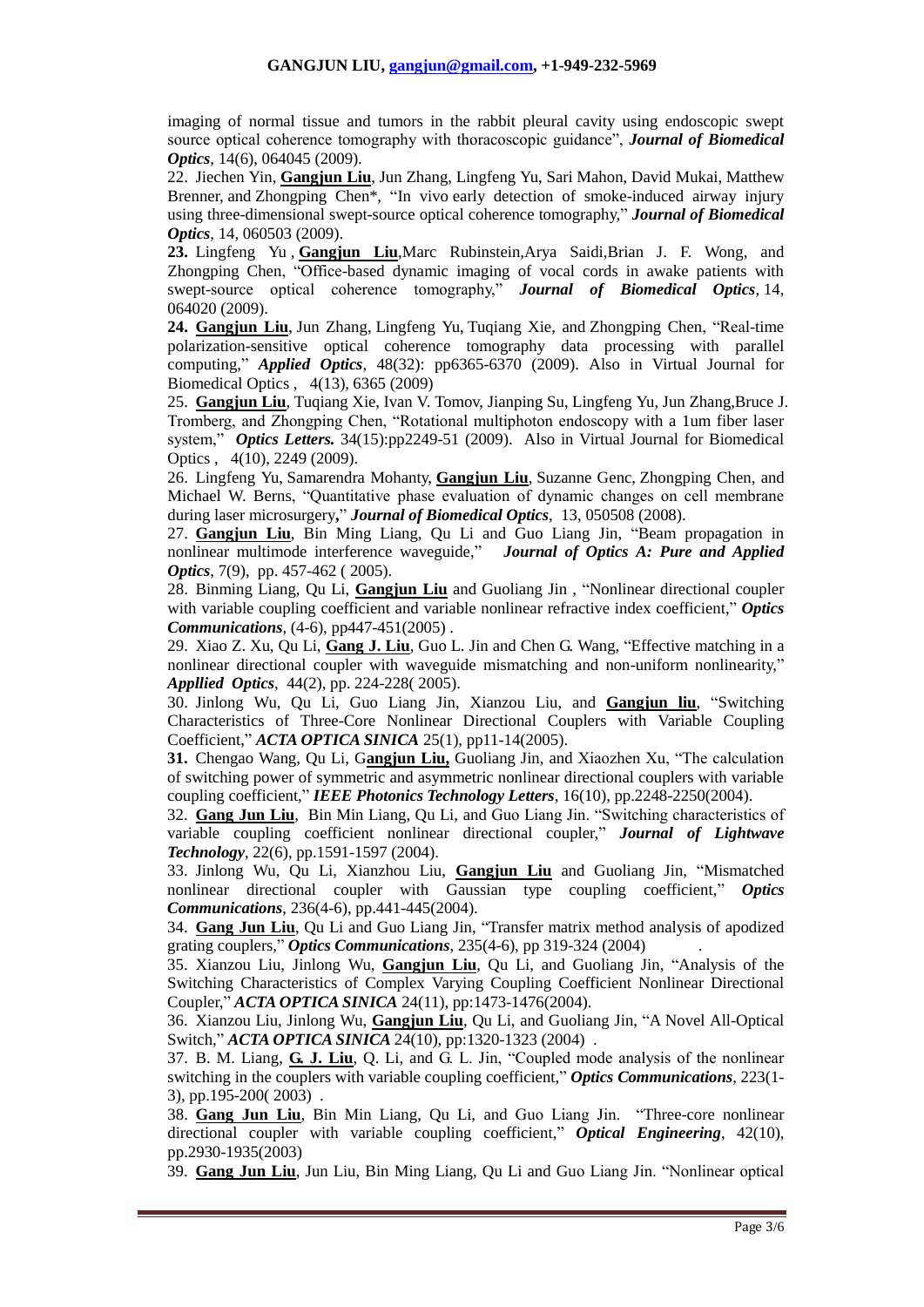switching matrix," *Optics Letters***,** 28(15), pp.1347-1349 (2003).

40. **Gang Jun Liu**, Bin Min Liang, Qu Li, and Guo Liang Jin. "Variable coupling coefficient nonlinear directional couplers with self-focusing and self-defocusing nonlinearity," *Applied Optics*, 42(21), pp.4315-4319 (2003).

41. **Gang Jun Liu**, Bin Min Liang, Qu Li, and Guo Liang Jin. "Multiple coupling length nonlinear directional couplers with variable coupling coefficient," *Optics Communications*, 218(1-3), pp.113-117(2003).

42. **Gang Jun Liu**, Bin Min Liang, Guo Liang Jin, and Qu Li. "Arc-shaped waveguide switch based on the third-order nonlinear effect," *Applied Optics*, 41(24), pp.5022-5024 (2002).

43. **Liu Gangjun**, Jin Guoliang, Liu Jun, Gao Sihai, and Bai Yuqiang, "Arc-shape All-Optical Switch Based on Nonideal Kerr Medium," *Journal of Optoelectronics•Laser*12(11), pp.1136- 1139 (2001)

44. GAO Si-hai, JINGuo-liang, LIU Jun, **LIU Gang-jun**, and LIANG Bin-ming, "Optimizing Design for Arc All-Optical Waveguide Switch," *Opto-Electronic Engineering*, 28(1), pp. 53-57 (2001)

45. BAI Yu-qiang, JIN Guo-liang, GAO Si-hai, **LIU Gang-jun**, and LIU Jun, "All-optical Switching Arrays Based on Optical Self-routing," *Journal of Optoelectronics•Laser* 12(10), pp1000-1007,(2001)

46. LIANG Bin-ming, JIN Guo-liang, SONG Yuan, **LIU Gang-jun**, and BAI Yu-qiang, "Optical Integrated Rapidly Tunable Filter," *Journal of Optoelectronics•Laser*, 12(8), pp827-830, (2001)

47. Gao Sihai, Jin Guoliang, Sun Yi, Liang Binming, **Liu Gangjun**, "Numerical analysis of high-frequency property of travelling-wave waveguide electro-optic modulation," Journal of Zhengzhou University, 33(1), 66-71( 2001)

#### **Conference Presentations**

"Miniature OCT endoscopic probe for in vivo human vocal folds imaging", in Optical Imaging, Therapeutics, and Advanced Technology in Head and Neck Surgery and otolaryngology, Photonics West 2012, San Francisco, Jan 2012.

 "Intensity-based modified Doppler variance algorithm dedicated for phase instable optical coherence tomography systems", Optical Coherence Tomography and Coherence Domain Optical Methods in Biomedicine, Photonics West 2012, San Francisco, CA., Jan. 2012

"Fiber-based combined OCM/MPM system" in New Frontiers and Grand Challenges in Laser-Based Biological Microscopy, Telluride Intermediate School ,Telluride, CO., Aug. 2011.

 "Fiber-based combined optical coherence and multiphoton microscopy," Multimodal Biomedical Imaging, Photonics West 2011. San Francisco, CA., Jan. 2011

 "Fiber-based microendoscopic multiphoton imaging," Advanced Technology and Instrumentation in Otolaryngology, Photoincs West 2011, San Francisco, CA., Jan. 2011

 "Optimized Doppler optical coherence tomography for choroidal capillary vasculature imaging," Optical Coherence Tomography and Coherence Domain Optical Methods in Biomedicine, Photonics West 2011. San Francisco,CA., Jan. 2011

 "Fiber-based multiphoton system", Multiphoton Microscopy in the Biomedical Sciences, Photonics West 2010. San Francisco, CA., Jan. 2010

 "3D in vivo swept source endoscopic OCT based on rigid GRIN lens rod probe", Optical Coherence Tomography and Coherence Domain Optical Methods in Biomedicine , Photonics West 2009. San Jose, CA., Jan. 2009

#### **Conference proceedings**

1. **Gangjun Liu**, Yan Li, Yali Jia, David Huang, "Brownian Motion Imaging With Optical Coherence Tomography and Optical Coherence Tomography Angiography", ARVO/ISIE 2014. 2. Ou Tan, **Gangjun Liu**, Yali Jia, David Huang, "Total Retinal Blood Flow Measurement with 70k Hz Spectral Domain OCT". ARVO/ISIE 2014.

3. Shanshan Liang, Arya Saidi, Joe Jing, **Gangjun Liu**, Jiechen Yin, Jagat Narula and Zhongping Chen, "Combining OCT and a fluorescence intensity imaging method for atherosclerosis detection", Proc. SPIE 8207, 82073Y (2012).

4. **Gangjun Liu**, Wangcun Jia, Danny Chou, Wenjuan Qi, Bernard Choi and Zhongping Chen, "Intensity-based modified Doppler variance algorithm dedicated for phase instable optical coherence tomography systems", Proc. SPIE 8213, 821315 (2012).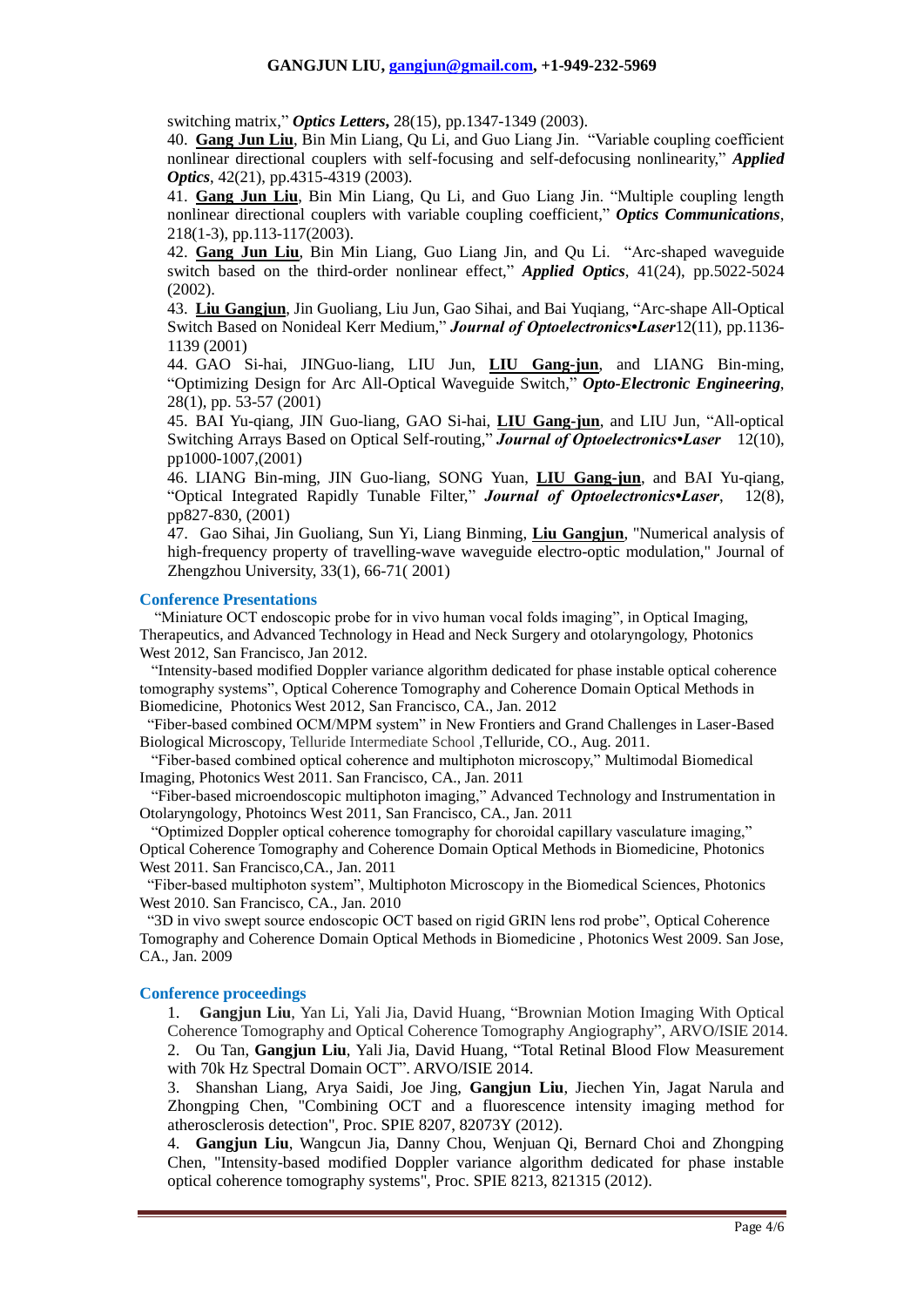5. **Gangjun Liu** and Zhongping Chen, "Fiber-based combined optical coherence and multiphoton microscopy," Proc. SPIE 7892, 78920A (Photonic West 2011) (Oral presentation). 6. **Gangjun Liu**; Wenjuan Qi; Lingfeng Yu; Zhongping Chen, "Optimized doppler optical coherence tomography for choroidal capillary vasculature imaging," Proc. SPIE 7889, 78890J (Photonic West 2011); doi:10.1117/12.876066.

7. Pinghe Wang; Jun Zhang; **Gangjun Liu**; Zhongping Chen, "High speed swept source based on polygon-scanner filter and Fox-Smith cavity," Proc. SPIE 7889, 78892Q (Photonic West 2011); doi:10.1117/12.875705.

8. Sucbei Moon; **Gangjun Liu**; Zhongping Chen, "Multiphoton endoscopy based on a mode-filtered single-mode fiber," Proc. SPIE 7903, 79032P (Photonic West 2011); doi:10.1117/12.875747.

9. Wenjuan Qi; **Gangjun Liu**; Zhongping Chen, "In-vivo three-dimensional Doppler variance imaging for tumor angiogenesis on chorioallantoic membrane," Proc. SPIE 7898, 78980O (Photonic West 2011); doi:10.1117/12.875186.

10. Balu, M., **Liu, G.**, Chen, Z., et al., "Scheme for efficient fiber-based CARS probe," Proceedings of SPIE Vol. 7569, 75693A (Photonic West 2010).

11. **Liu, G.**, Kieu, K., Wise, F. W., et al., "Fiber-based multiphoton system," Proceedings of SPIE Vol. 7569, 75692J (Photonic West 2010) **.**

12. **Liu, G.**, Kieu, K., Wise, F. W., Chen, Z., "Fiber Laser and Handheld Probe Based Multiphoton Microscope," Biomedical Optics and 3-D Imaging: OSA Optics and Photonics Congress. 2010.

13. Yin, J., **Liu, G**., Zhang, J., et al., "In vivo early detection of smoke-induced airway injury using 3-dimensional swept source optical coherence tomography," Proceedings of SPIE Vol. 7554, 755408 (Photonic West 2010) .

14. Zhang, J., **Liu, G**., Chen, Z., "Ultra broad band Fourier domain mode locked swept source based on dual SOAs and WDM couplers," Proceedings of SPIE Vol. 7554, 75541I (Photonic West 2010).

15. Yu, L., Nguyen, E., **Liu, G.**, et al., "Optical Doppler tomography and spectral Doppler imaging of localized ischemic stroke in a mouse model," Proceedings of SPIE Vol. 7554, 75542E (Photonic West 2010).

16. Lingfeng Yu, **Gangjun Liu,** Elaine Nguyen, Bernard Choi and Zhongping Chen, "Functional Doppler optical coherence tomography for cortical blood flow imaging," Proc. SPIE 7548, 75483Q (Photonic West 2010).

17. **Liu, G.**, Zhang, J., Yu, L., et al., "Adaptive filtering of optical coherent tomography fringe data with ensemble empirical mode decomposition," Proceedings of SPIE Vol. 7554, 75542U (Photonic West 2010).

18. **Liu, G.**, Kieu, K., Wise, F. W., Chen, Z., "Fiber-based microendoscopic multiphoton imaging," Proceedings of SPIE Vol. 7548, 754829 (Photonic West 2010).

**19. G. Liu**, Z. Chen, K. Kieu, and F. W. Wise, "Fiber Based Multiphoton Microscope Using a Fiber Femtosecond Laser and MEMS Scanning Probe," in Nonlinear Optics: Materials, Fundamentals and Applications, OSA Technical Digest (CD) (Optical Society of America, 2009), paper PDNFB8 (post deadline paper).

**20.** Yin, Jiechen, **Liu, Gangjun**, Zhang, Jun, Yu, Lingfeng, Ahn, Yeh-Chan, Chen, Zhongping, Mahon, Sari, Brenner, Matthew, "In vivo detection of smoke inhalation-induced airway injury using 3-dimensonal swept source optical coherence tomography**,"** Chest 2009 136: 83S-b.

**21.** Yu, L., Mohanty, S., **Liu, G**., et al., "Quantitative phase evaluation of dynamic changes on the cell membrane during laser microsurgery," Proceedings of SPIE Vol. 7182, 718210 (Photonic West 2009).

**22. Liu, G.**, Xie, T., Yu, L., et al., "Rotational second harmonic generation endoscopy with 1µm fiber laser system," Proceedings of SPIE Vol. 7172, 71720O (Photonic West 2009).

23. **G. [Liu](http://spiedl.aip.org/vsearch/servlet/VerityServlet?KEY=SPIEDL&possible1=Liu%2C+Gangjun&possible1zone=author&maxdisp=25&smode=strresults&aqs=true)**, [T.](http://spiedl.aip.org/vsearch/servlet/VerityServlet?KEY=SPIEDL&possible1=Xie%2C+Tuqiang&possible1zone=author&maxdisp=25&smode=strresults&aqs=true) Xie, J. [Zhang,](http://spiedl.aip.org/vsearch/servlet/VerityServlet?KEY=SPIEDL&possible1=Zhang%2C+Jun&possible1zone=author&maxdisp=25&smode=strresults&aqs=true) G. [M. Peavy,](http://spiedl.aip.org/vsearch/servlet/VerityServlet?KEY=SPIEDL&possible1=Peavy%2C+George+M.&possible1zone=author&maxdisp=25&smode=strresults&aqs=true) M. [Brenner,](http://spiedl.aip.org/vsearch/servlet/VerityServlet?KEY=SPIEDL&possible1=Brenner%2C+Matthew&possible1zone=author&maxdisp=25&smode=strresults&aqs=true) and Z. [Chen,](http://spiedl.aip.org/vsearch/servlet/VerityServlet?KEY=SPIEDL&possible1=Chen%2C+Zhongping&possible1zone=author&maxdisp=25&smode=strresults&aqs=true) "3D in vivo swept source endoscopic OCT based on rigid GRIN lens rod probe," Proceedings of SPIE Vol. 7168, 716812 (Photonic West 2009)

24. Yu, L., **Liu, G**., Guo, S., et al., "Office-based laryngeal imaging in awake patients with swept-source optical coherence tomography," Proceedings of SPIE Vol. 7168, 71682A (Photonic West 2009).

25. Yu, L., **Liu, G.**, Rubinstein, M., et al., "In vivo office-based dynamic imaging of vocal